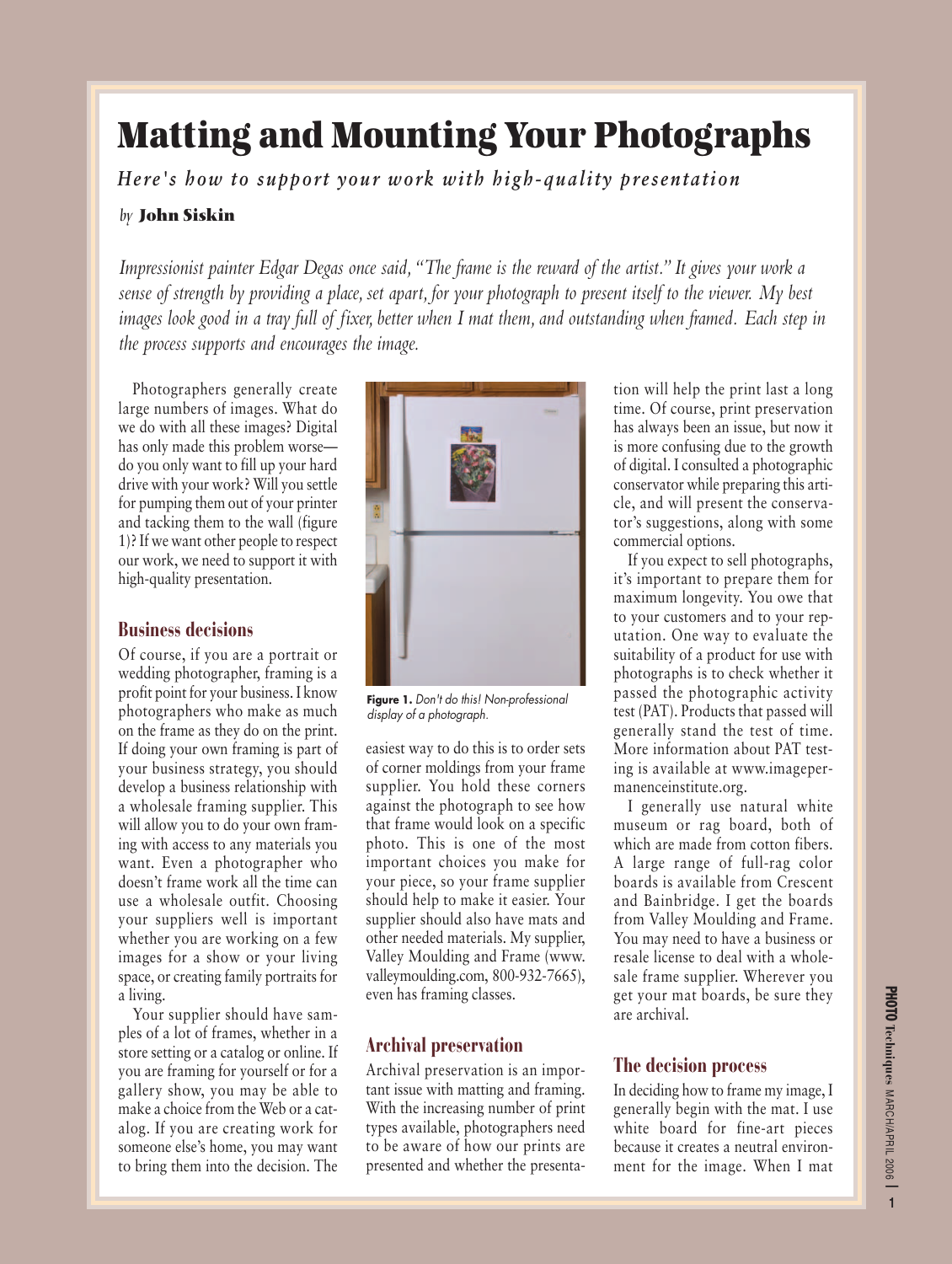images for my commercial portfolio I use black board because it provides more "pop" for the images. Mats are available in a rainbow of colors, but I see photographs most often matted in neutral colors: white, cream, grey, and black. If you have an image that works best against purple, however, I think you should go ahead and use that (as long as it works with other work that may be around it). Don't be afraid to try new color options.

Other issues must be considered as well: will I leave a white border on the print and include that in the open area? Will I cut the mat to expose only the image? Will I sign the mat? With silver gelatin prints, I usually leave the border visible and sign the print itself because I like the look of the white photo paper. With digitally printed images, I generally mat up to the image and sign the mat because I don't feel the need to display the inkjet paper I'm printing on.

With a mat selected, I think about the frame. Choosing your frame is a very important part of the process. The frame provides separation between the image and the surrounding wall; it helps let the eye know that something special is coming. A bright and very complex frame doesn't fit into many rooms, and it separates the art from the wall, and from the room. If you use a very plain frame and it doesn't give the image enough separation from the surrounding wall, the photograph appears plain. If you use a frame with fancy carving, you might want to use a muted tone. If you are using a plain frame, maybe a metal channel frame, a brightertoned frame will often work. Personally, I try to avoid shiny frames, and tend to go with a boring choice black satin metal—because I think a black frame does a good job of isolating the image. When I frame something for my home, I often use a wood frame because I like the warmth, but my choice is dictated by the place the print will go.

I generally begin by choosing and sizing my mat. There are two reasons for the mat: 1) to keep the photograph from touching the glass, and 2) to visually isolate the art from its surroundings. Your mat also can help bring your frame to a standard size, such as  $11\times14$  or  $16\times20$  inches, which makes it easier and cheaper to order frames. Of course you also can use custom frame sizes.

#### **Mat cutting**

I start by outlining the area I want to cut out. I determine this by putting the image to be framed onto the board, which is cut to its final size, and visually center it. Then I put a ruler under the print area to center it side-to-side (figure 2) and add the amount of border under the window mat, if any, to the size of the print. I write down the distance remaining on the board, as it is where I will cut the mat window. I do the same thing top and bottom, but I usually offset the print toward the top of the mat by 10% to 20% because that looks more balanced. Next, I draw a pencil line on the back of the board, where the mat will be cut (figure 3). I find that a T-square and a combination square are a big help with this. Don't forget to check this pencil line against your image: it's easy to change now and difficult-toimpossible to change later.

Mats can be cut with an X-Acto knife and a straight edge, but that doesn't look as good as a beveled (angled) edge made with a mat cutter. A mat cutter can hold the board straight and fix the cutting head at an exact angle to the board, enabling beveled edges. I only cut mats a few times a year, and I find that the Logan compact mat cutter suits my needs (figure 4). I look at the Fletcher 2200 mat cutter with some desire; if I were cutting a few mats a week I would probably get one (figure 5). Consider getting a mat cutter that can cut down a full-size, 32×40-inch board.

To do the actual cutting, I set the pencil line on the back of the board even with the cut line on my mat cutter. Then I push the cutting head from the near line to the far line in one smooth, easy motion—be sure to



Figure 2. Measuring for the mat with a t-square.



**Figure 3.** The board for the window mat with the pencil lines for cutting.



Figure 4. Cutting the mat on a Logan cutter.



Figure 5. The Fletcher 2200 Mat Cutter.



**Figure 6.** The author's old dry mount press, please note the dirt.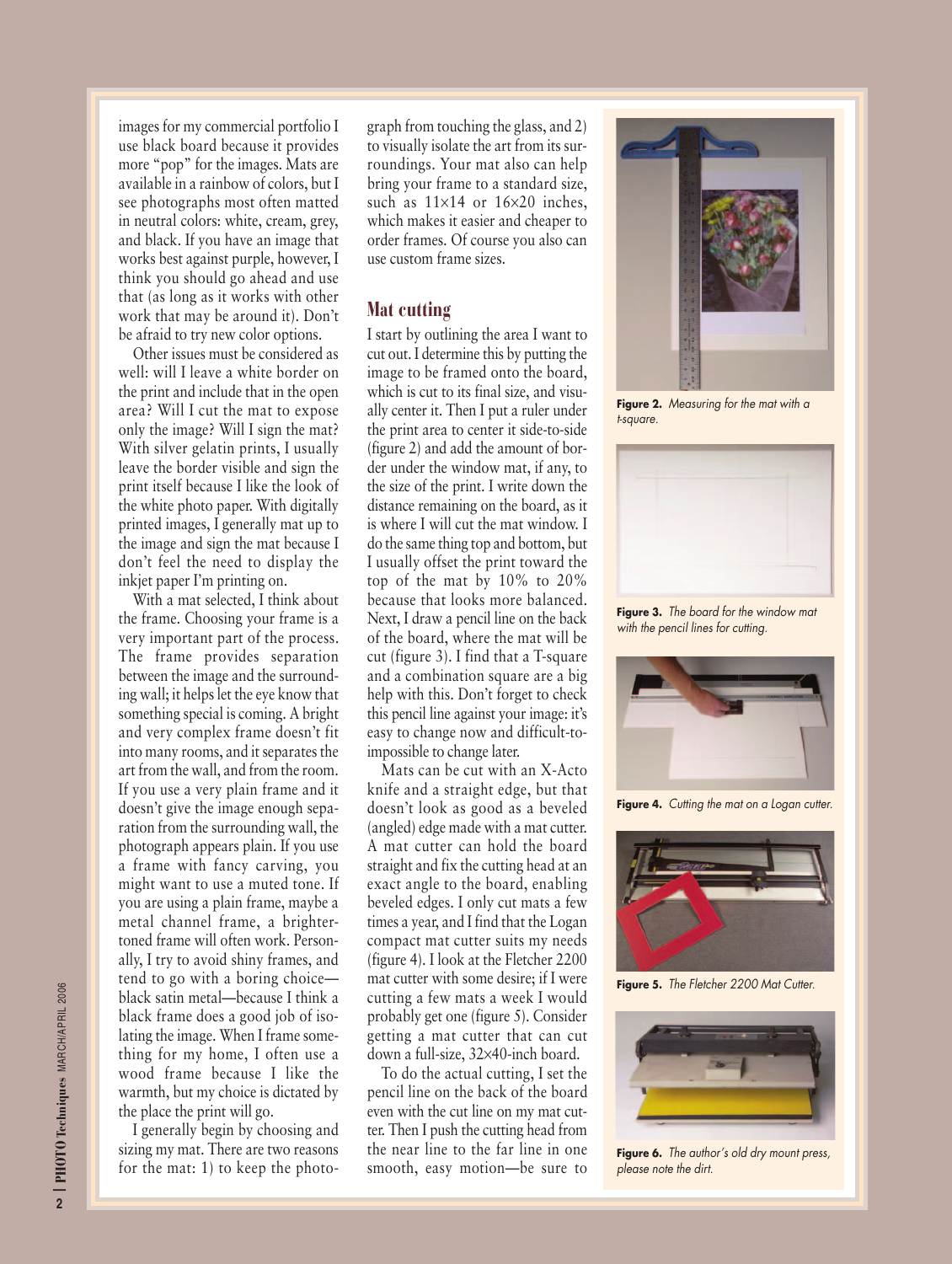

**Figure 7.** The corner made with archival paper, note the materials used to attach the corner are also shown.



**Figure 8.** The photograph attached to the board. Note the corners are used and the window mat is attached.



**Figure 9.** Considering colors for second level of window mat with mat corners.



**Figure 10.** Considering frame styles with frame corners.

practice this. Do four clean cuts, and you have a mat suitable for framing. With practice, you can make several layers of mats and various other tricks. Some photographers find someone else to cut their mats, and just do the frame assembly themselves.

#### **Assembling the mat**

The next step is to attach the photograph to a board below the window mat. This is the subject about which I've found the most opinions as to what's safe for the photograph. When I started doing photography, we would just use a dry-mount press (figure 6). This is essentially a 16×20-inch iron that attaches prints to a board with heat-activated adhesive tissue. The problem is that it may damage a traditional (C-print) color print, and probably will damage a dye-based inkjet print or a giclee. In my experience, it does seem to work with a pigment-based ink such as Epson UltraChrome.

According to the photo conservator I spoke with (who preferred not to be identified), your safest mounting alternative is a corner. You should make a corner pocket out of rag paper and attach it to the board with Japanese tissue. It is safest to use Japanese tissue and starch paste to do this rather than any pregummed linen tape (figure 7). Making prints with oversize borders enables you to avoid having the corners show up in your window. You can, of course, get premade photo corners, which is easier, but I have yet to see any that are PAT approved Some of these premade corners are available in polyester and polypropylene, and are reported to be archival quality, so they may be a reasonable choice.

I checked some of the commercial products for attaching prints to the base, looking for a product that could be repositioned easily. I'm not sure I found one. I did discover a new item, a pressure-sensitive product called Gudy 870. This is an adhesive without a substrate, just the sticky stuff, and comes in 24-inch wide rolls. If you're looking for this and other PAT products, you might try Light Impressions (www.lightimpressions.com or 800-828-6216), in addition to your regular supplier. Other alternatives include an adhesive mat board from Crescent and sheet adhesives. These are good products and some of them are easy to use, but they may eventually damage your print. Keep in mind that you want to attach your prints to archival-quality boards. It'd be a pity to make your own archival corners only to attach a print to an acidic board.

Of course, you still need to position a print once you choose a way to attach it to the board. To do this, I begin by attaching the window mat to the backing board. You may want to use pre-gummed linen tape for this. I usually use white artist's tape, since it won't be touching my print. Once I have done this, I use the window mat to help me position my print (figure 8). Wear white cotton gloves to avoid getting the print or mat dirty. If you are careful, you can set your print down with the window mat. This is easier if you have a repositionable adhesive. In this situation corners give you a great deal of flexibility. Once the image is centered in the window of your mat you've done the trickiest parts of the job.

#### **Choosing a frame**

Now we need to choose a frame. If you're framing a family portrait, you'll probably choose something fancy. If you are framing something for your office or living room, you may want to think about something fancier than you would pick for a gallery show (figure 10)—this is your work and you probably want to show it off. Whatever frame you decide on, consider upgrading your glass. Regular framing glass creates reflections; you may find yourself looking at the room lights or at yourself rather than at your work.